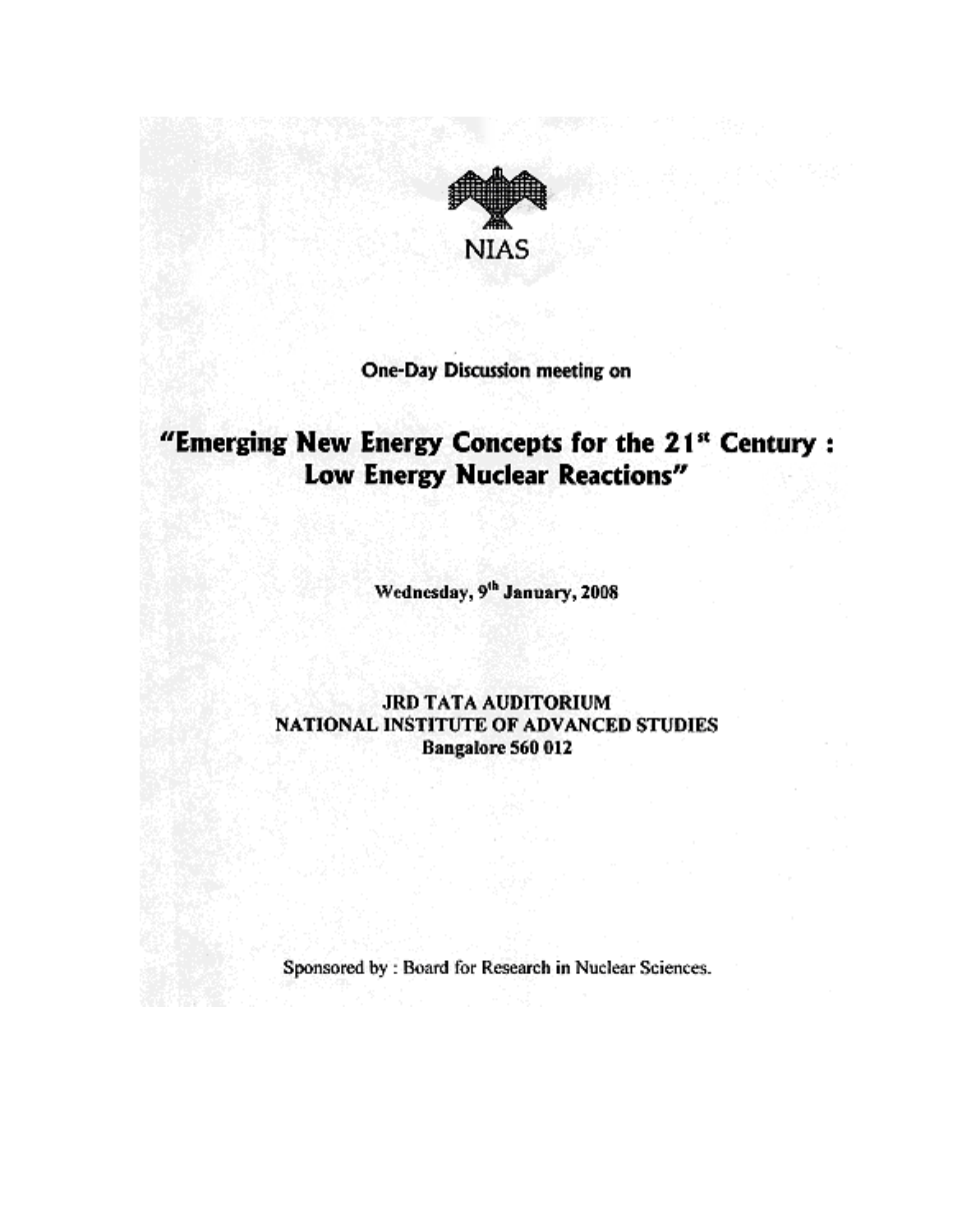#### *BACKGROUND NOTE*

Ever since the two electrochemists Martin Fleischmann and Stanley Pons of the University of Utah announced in March 1989 that they had discovered a simple fable top device wherein nuclear reactions take place at room temperatures producing significant "excess heat", the subject of what came to be known initially as "Cold Fusion" but now more commonly referred to as "Low Energy Nuclear Reactions" (LENR), has been embroiled in controversy. The majority of the scientific community had dismissed the claims as unlikely. The main criticisms were (a) Non reproducibility of the phenomenon (b) Non observation of tell-tale signatures of the occurrence of nuclear reactions in the form of nuclear radiation or particles and (c) most importantly, there did not seem to be any valid explanation or theory as to how the coulomb barrier can be overcome in these experimental configurations for nuclear fusion reactions to happen at low temperatures.

While the majority of the groups world wide who attempted to replicate the original experiments in the first few years failed, a few persisted and continued with the work. With patience and over time, this, minority has been reporting anomalous "excess heat" not attributable to faulty calorimetry or any hidden chemical reactions. Other groups through careful experimentation have reported the observation of nuclear reactions and/or accompanying emanations such as neutrons, tritium, helium, charged particles etc. Over the last 19 years the sophistication of the experiments has significantly improved and considerable evidence has accumulated indicating the occurrence of nuclear transmutation reactions in these devices. A large variety of experimental configurations have been studied, besides electrolytic cells. However reproducibility is still a problem although there are now a few recipes which are claimed to give a reasonable degree of reproducibility.

As for the fundamental objection of the nuclear physics community regarding overcoming the coulomb barrier at low temperature, it would seem that inside a solid, such as a metal, the physics of nuclear reactions is very different from the physics in a plasma

During the last 19 years, 13 International conferences in the ICCF series have taken place as well as several meetings at the national level. Most of the papers published to date are available on the Web . A professional society named "International Society for Condensed Matter Nuclear Science" (ISCMNS) was formed in 2002 which publishes an electronic journal of CMNS. There is still reluctance on the part of some mainstream physics and chemistry journals to publish papers pertaining to this field but a few prestigious journals have started publishing these papers. It is noteworthy that both the American Physical Society and American Chemical Society have been convening special sessions on the topic of LENR in the last few years during their annual meetings.

It thus appears that the field of LENR/CMNS has matured sufficiently to claim recognition as a valid new branch of science, even though many of the questions raised in the early years still remain. If all that is claimed by the LENR community is validated then one has to assume that we are witnessing a significant paradigm shift in nuclear science. It is therefore felt that the time is ripe for the Indian Scientific community to take stock of the status of the field with an open mind, in view of its potential importance and the prospects of being developed into a practical energy generating source for the 21st century.

In this one-day meeting, three researchers and one editor who have been closely associated with the field will share their first-hand experience in this emergent area of science and lead the discussions.

*Dr. M. Srinivasan Prof. B.V. Sreekantan*  **Chennai** NIAS, Bangalore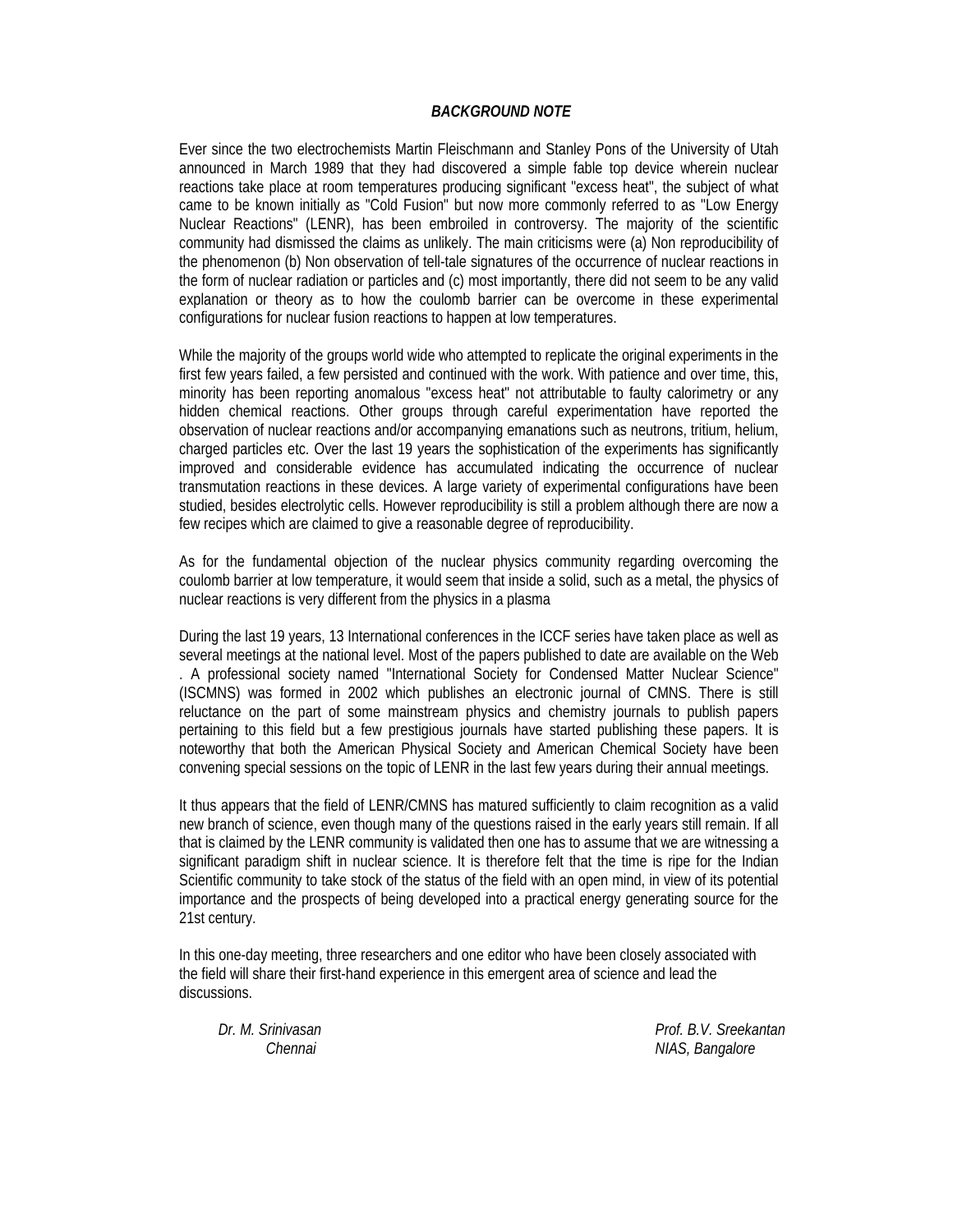

One-day Discussion Meeting On

# "EMERGING NEW ENERGY CONCEPTS FOR THE 21<sup>ST</sup> CENTURY

# **LOW ENERGY NUCLEAR REACTIONS" Wednesday 9th January 2008**

**JRD Tata Auditorium**  National Institute of Advanced Studies

### Bangalore 560012 **PROGRAMME**

- 09.30 hrs: Dr. Kasturirangan: Welcome Remarks
- 09.40 hrs: Dr. M. Srinivasan: Introduction and Scope of Workshop
- 09.50 hrs: Dr. Michael McKubre

"Low Energy Nuclear Reactions: Past, Present and Future - A Review of the Understanding Developed Over 19 years of Research"

- 10.40 hrs: Tea Break
- 11.00 hrs: Mr. Steven Krivit "Low Energy Nuclear Reactions Research - Global Scenario"
- 11 45 hrs: Dr. M. Srinivasan: "Low Energy Nuclear Transmutations in the Pre-Fleischmann Era"
- 12. 35 hrs: Lunch Break
- 14.00 hrs: Panel Discussion: "The Way Forward"
- 15.00 hrs: Prof. B. V. Sreekantan: Closing remarks
- 15.15 hrs: End of Main program
- 15.20 hrs: Dr. Edmund Storms: Video specially recorded for this meeting: "How to Cause Nuclear Reactions at Low Energy and Why Should You Care?"
- 16.15 hrs: End of Program for day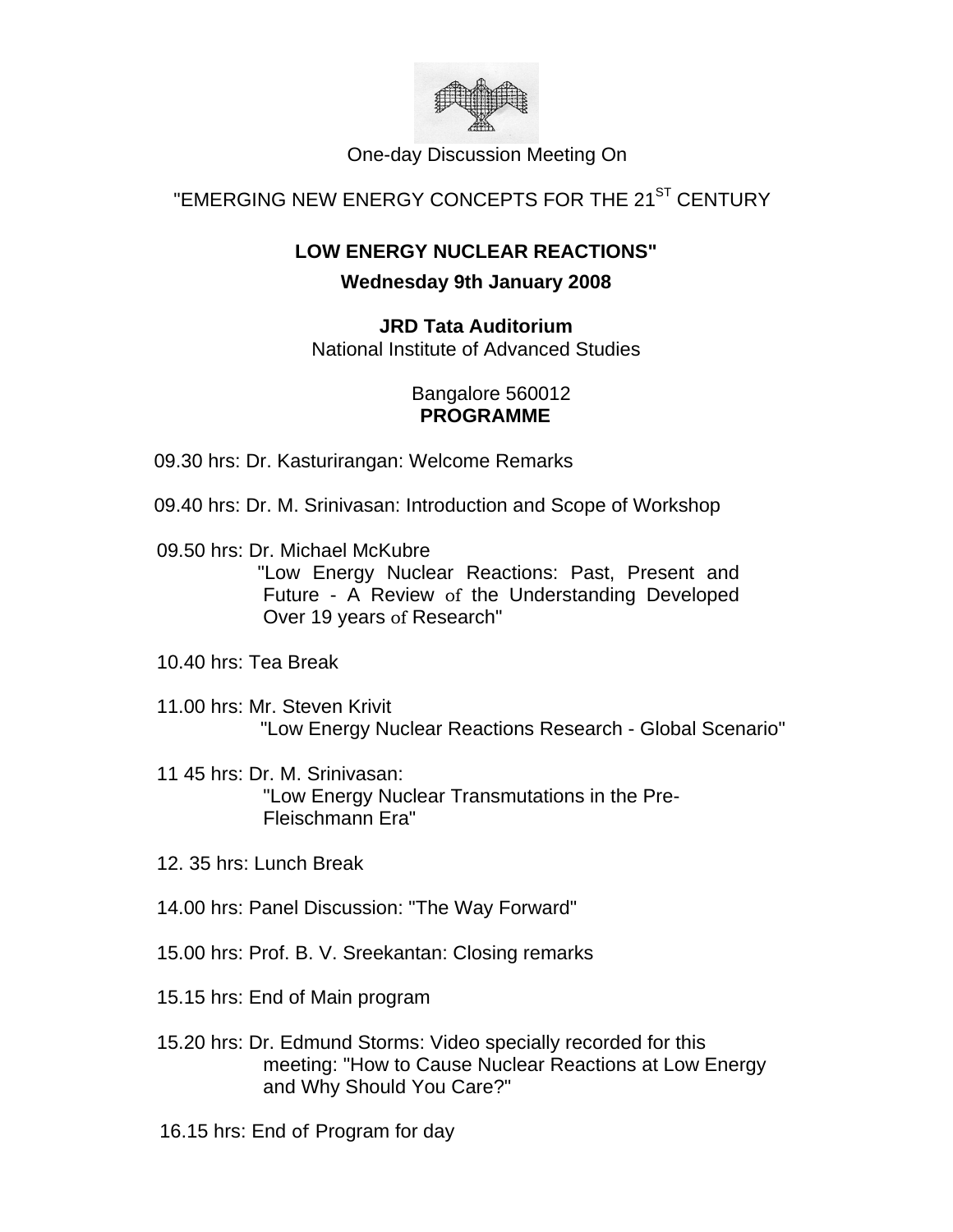### **Low Energy Nuclear Reactions: Past, Present and Future - A Review of the Understanding Developed over 19 years of Research**

#### Michael C.H. McKubre

*Director, Energy Research Center Materials Research Laboratory, Physical Sciences Division SRI International, Menlo Park, CA, USA* 

#### ABSTRACT

The public announcement on March 23<sup>rd</sup> 1989 by Professors Fleischmann and Pons of the discovery of nuclear-level heat effects in palladium deuteride came as a surprise to most Essentially everybody who had the means to do so, diverted their attention to theoretical and practical considerations of replication. Their near universal purpose was to be among the first few to reproduce, in some cases real, in some cases hypothetical or mistaken aspects of the "Fleischmann-Pons" or "FP" effect.

The dilemma all were confronted with immediately was; what conditions were necessary and sufficient to produce the heat effect? The history of palladium deuteride research was sufficiently rich to be certain that anomalous effects were either subtle or not present under ordinary conditions. If the needed (and as yet unstated) conditions were extraordinary, then few if any groups could approach the technical competence and experience of the Fleischmann-Pons team. In this light the failures that resulted might have been predicted but how might this failure of process have been avoided?

We propose, one possible set of questions as a process to be examined sequentially to a logical conclusion:

Q1: Is there unexplained heat output from the FP effect?

Q2: Is the heat output sensibly correlated with inputs?

Q3 : Are nuclear processes associated with the effect?

Q4: Is nuclear ash correlated with the excess heat?

Q5 : Are there other nuclear effect?

Q6: What is the nuclear process?

Q7: What is the future?

This paper discusses retrospectively the evolution of our understanding of the Fleischmann-Pons effect as answers to the set of questions Q1 to Q5 affirmatively and with experimental detail and questions Q6 and Q7 more speculatively.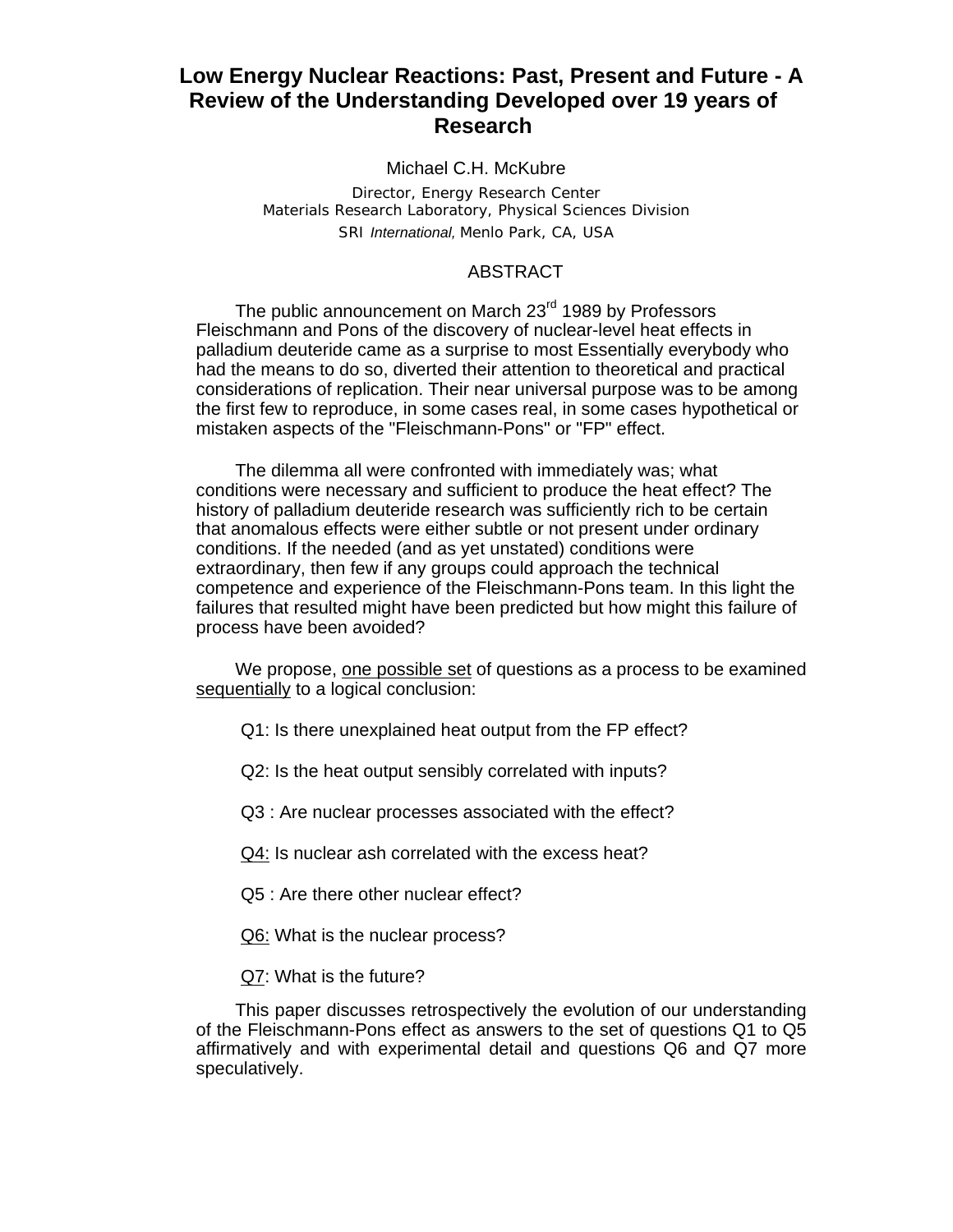### **Low Energy Nuclear Reactions Research - Global Scenario**

#### **Steven Krivit**  *New Energy Times / New Energy Institute*  **369-B** *Third Street, #556*  **San Rafael,** *California,* **94901** *USA*

#### **ABSTRACT**

A science journalist's view of the field of low energy nuclear reactions, historically known as "cold fusion" is presented. The author has investigated innumerable aspects of this controversial subject, its strengths, weaknesses, proponents and opponents. He has studied the past; from the very beginnings of the field when it first was discovered experimentally by Martin Fleischmann and Stanley Pons at the University of Utah.

The author will briefly explain his introduction to the field and why he decided to follow it. He will briefly discuss a few examples of why the field suffered disrepute; some of it deserved, most of it not The author has looked more deeply into the facts of LENR than any other journalist in the last decade. With facts given to him from the proponents of the field, he has approached the most outspoken opponents of the field to seek balanced and objective viewpoints.

Topics to be touched upon in this talk are:

- \* The matters of repeatability and reproducibility
- \* Fusion-based theories and their struggle for recognition
- \* A non-fusion-based theory
- \* The possibility of hydrogen as a fuel instead of deuterium
- \* The possibility of nickel as a host metal instead of palladium
- \* The anomaly of low energy nuclear transmutations

#### **References**

#### **Fusion-Based Theory And Experiments**

http://newenergytimes.com/DOE/2004-DOE-Summary-Paper.pdf

#### **Non-Fusion Theory And Experiments**

(EPJC) http://newenergytimes.com/SR/WL/WLTheory.htm

#### **Deuterium Excess Heat**

(NASA) http://www.lenr-canr.org/acrobat/FralickGCresultsofa.pdf http://newenergytimes.com/news/2007/NET24.htm#um

#### **Hydrogen Excess Heat**

(IL NUOVO CIMENTO)http://www.lenr-canr.org/acrobat/FocardiSlargeexces.pdf http://www.lenr-canr.org/acrobat/CampariEGoverviewof.pdf

#### **Solid-State Nuclear Track Detectors in Co-deposition Experiments**

(EPJA) (Dec. 13, 2007) http://newenergytimes.com/Library/2007BossP-UseOfCR39.pdf (NATURWISSENSCHAFTEN) (March, 2007) http://newenergytimes.com/Library/2007SzpakS-FurtherEvidence-Naturwissenschaften.pdf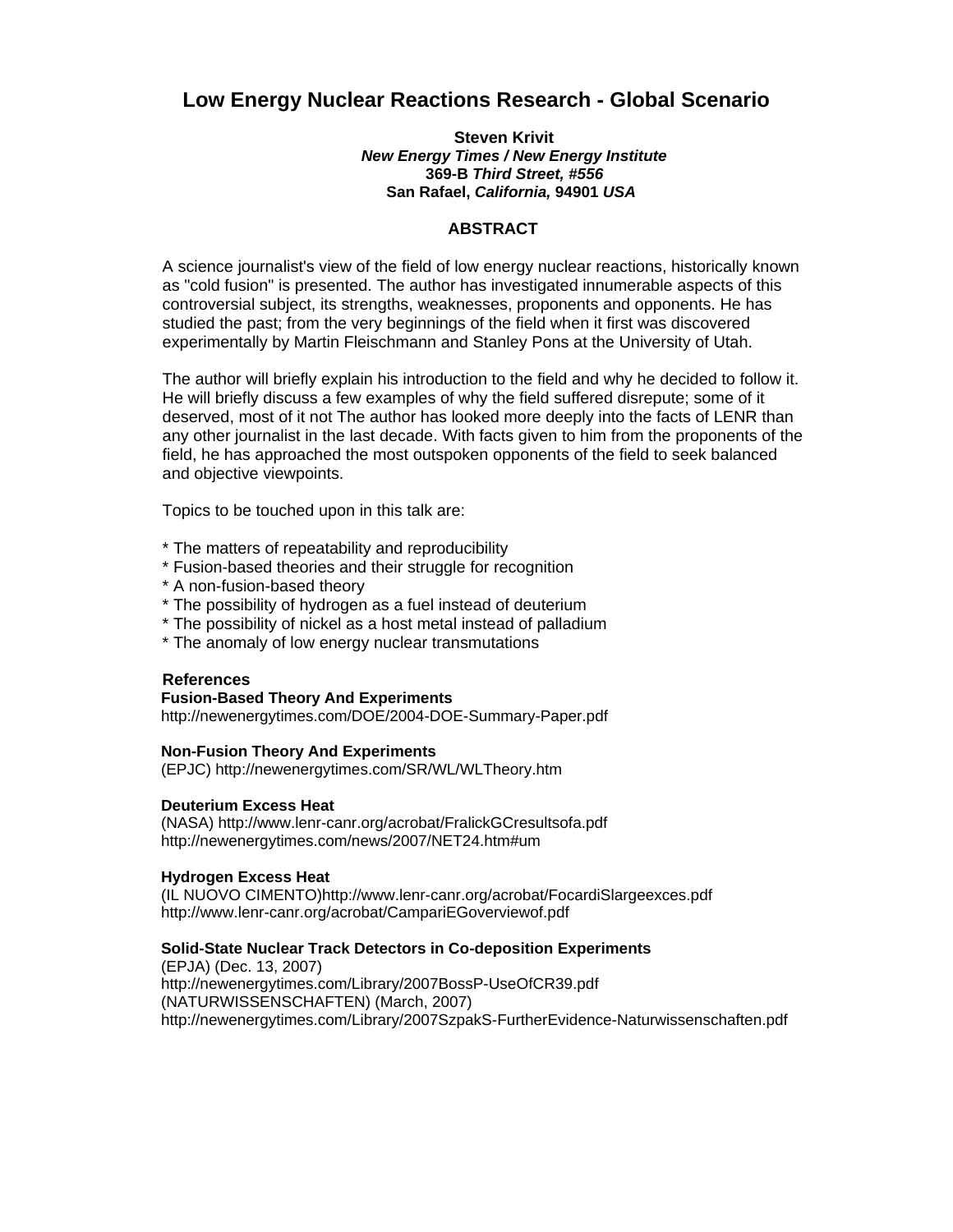### **Low Energy Nuclear Transmutations in the Pre - Fleischmann Era**

Mahadeva Srinivasan *Retired from Bhabha Atomic Research Centre, Trombay, Mumbai 400 085* 

#### **ABSTRACT**

The renowned  $17<sup>th</sup>$  century chemist Lavosier, often considered as the "father of Chemistry", was among the first to declare the non-transmutability of "simple bodies" (as elements were referred to by him) and propound the dogma of the "invariability of elements". It is a commonly accepted and basic tenet of science that all the 92 elements in nature have been present on earth since the time of its formation from out of star dust and no ordinary chemical or physical process can transmute one element into another (except during radioactive decay or bombardment by high energy nuclear particles etc.)

Yet there have been persistent claims and reports down the ages that elemental transmutation processes can and do occur starting with the ancient "infamous" claims of Alchemy, namely the conversion of mercury to gold! Since the 18<sup>th</sup> century there have been sporadic experimental reports pointing to the possible occurrence of elemental transmutation reactions in nature, especially in plants and animals as documented in the book "Biological Transmutations" published in the 60s by Louis Kervran. Kervran's followers such as Michio Kushi, George Oshawa, and others reported having observed conversion of Na to K and carbon to Fe in very simple discharge experiments carried out in the post war era.

In the upsurge of experimental activity during the 90s following the Fleischmann-Pons announcement, many experimenters have reported observing the presence of traces of "new elements" in the electrodes after the electrolysis runs. Careful investigations have ruled out the suspicion that these elements are deposited from the electrolyte, indicating the possible occurrence of nuclear transmutation reactions involving the host metal cathode. Other groups have independently reported observing products of transmutation reactions in a variety of experimental configurations such as glow discharge experiments and even light water electrolysis experiments.

In a very clean and stunning experiment Iwamura et al have reported the occurrence of transmutation reactions during the simple process of diffusion or permeation of D2 gas through a Pd complex on the front surface of which a layer of Cs was deposited. During the diffusion process a single Cs nucleus is found to simultaneously absorb four deuterons resulting in Pr.

In the light of all these developments the whole question of elemental transmutation warrants re- examination. Is it really true that nuclear transmutation reactions can and do occur in simple experimental configurations? Does the ruling dogma of Science regarding the non transmutability of elements need to be revised? If all this is true how did Science make such a big and glaring mistake in its evolution? These fundamental questions need to be addressed by the Indian scientific community with an open mind.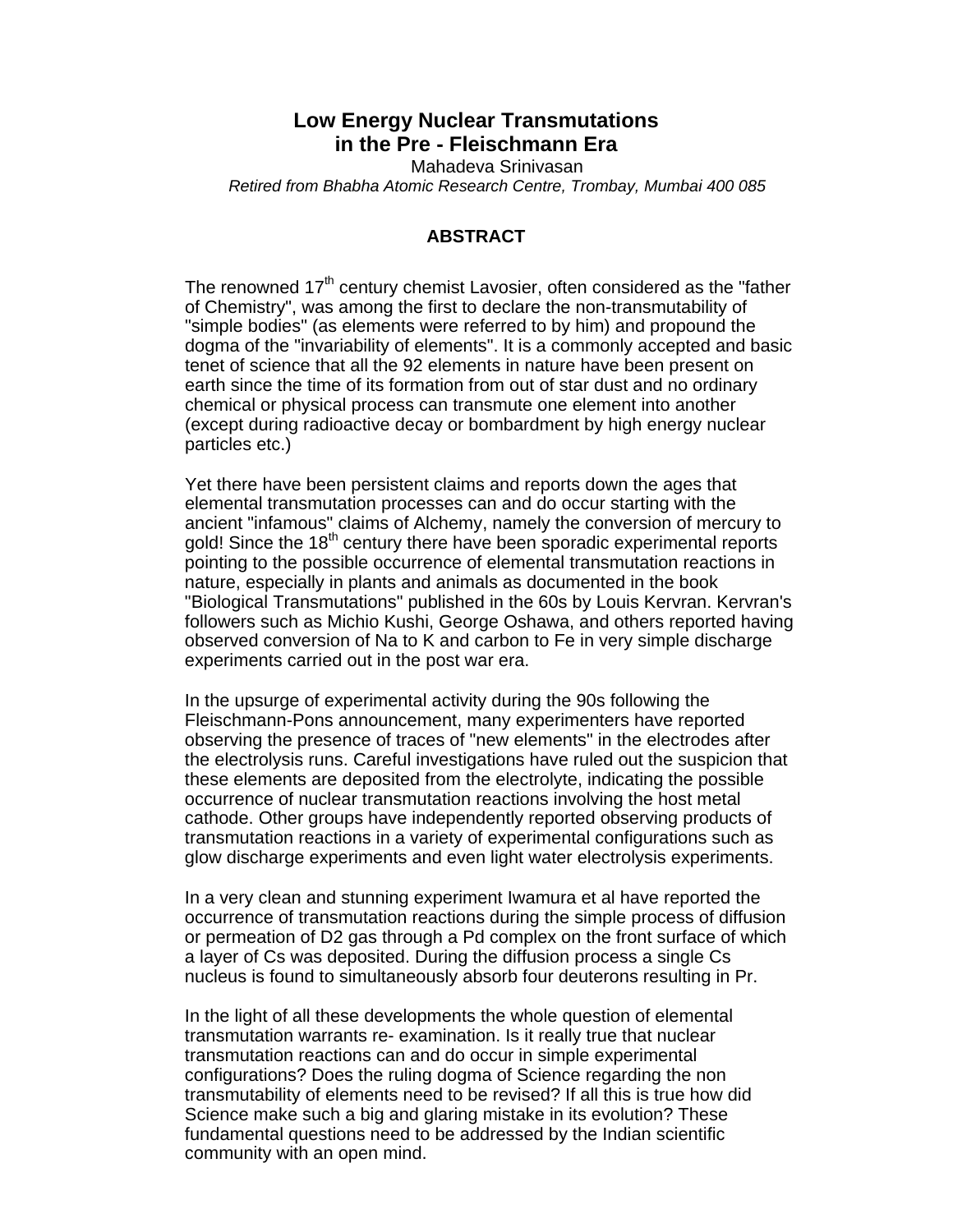#### **Status Report on Low Energy Nuclear Reaction (LENR) Research**  for the **Workshop on Emerging New Energy Concepts for the 21st Century**

National Institute For Advanced Studies, IISc Campus, Bangalore, India Wednesday 9th January 2008 by Steven B. Krivit\*

In 1989, at the University of Utah, Martin Fleischmann and Stanley Pons announced their discovery of a sustained nuclear fusion reaction. It was historically known as "cold fusion."

Today, the research is known as low energy nuclear reactions. The field is known as condensed matter nuclear science.

The claim that the phenomena was fusion was, and still is, highly speculative. Additionally, low energy nuclear reactions have been observed which cannot possibly be the result of Fusion processes.

Contrary to some mythologies and poorly-referenced sources, the primary and most important claim of Fleischmann and Pons, excess heat, was never disproved. Their papers reporting the excess heat phenomenon were published in peer-reviewed journals and never refuted.

The prominent laboratories such as Caltech, MIT and Harwell performed poor and inadequate replication attempts of the Fleischmann-Pons experiment and cannot be used as legitimate references for a "failure to replicate" the Fleischmann-Pons effect.

Perhaps the most significant reason for the failure to replicate was the failure to obtain the minimum loading ratio of deuterium to palladium, without which, excess heat is not possible. This parameter was first identified in 1991 by researchers at SRI International and will be reviewed in this workshop.

The dominant nuclear ash of the LENR reactions appears to be helium-4. Other secondary products, emissions and effects that have been observed in the experiments include the production of helium-3, tritium, low-level neutrons, transmutations, melted and vaporized palladium, craters, "hot spots," morphological deformations, X-rays and charged particles.

As was initially observed in 1989, the experiments still demonstrate the lack of greenhouse gases, long-lived radiation and strong prompt radiation.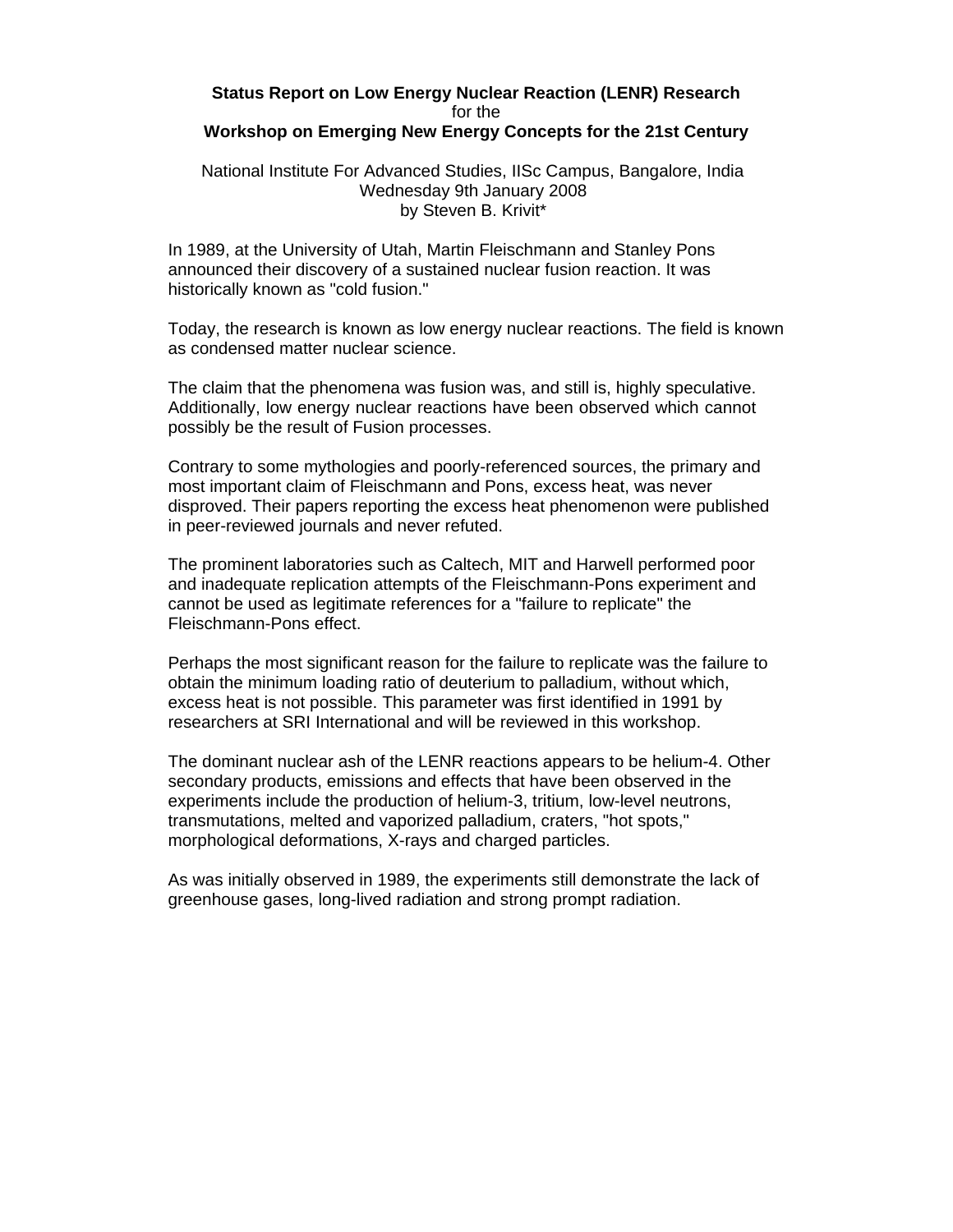Since 1989, LENR research claims, to its credit:

- Papers published in 55 peer-reviewed journals
- 13 International Conferences
- 29 Regional Conferences (Russia, Italy, Japan)
- 6 Recent books
- More than 200 active researchers from 13 nations
- Strong correlation between heat enthalpy and helium-4
- Rigorous calorimetrically measured excess heat
- Rigorous experiments reporting transmutation

The field has overcome a multitude of objections and criticisms. Two significant objections remain.

Widespread reproducibility does not exist, though a recent collaboration sponsored by DARPA between SRI International (U.S.), ENEA Frascati (Italy) and Energetics Technologies (Israel) demonstrated high reproducibility of the excess heat effect. The results of this group convinced DARPA to approve Phase 2 funding.

A collaboration between researchers in the U.S. Navy at SPAWAR San Diego, SRI International, the Russian Academy of Sciences and others have demonstrated a reproducible experiment that records particle emissions on solid-state nuclear track detectors.

No theory proposing D-D fusion in the LENR environment has been accepted for publication in a well-respected peer-reviewed journal, however an alternative theory, proposing weak interactions, has been published. This theory is considered highly unlikely by many researchers in the LENR community.

#### **\* Brief Bio-data for Mr. Steven B. Krivit**

Mr. Steven B. Krivit is the editor of *New Energy Times,* a Web magazine dedicated primarily to news and information on low energy nuclear reaction (LENR) research. He is also the executive director of its parent organization, New Energy Institute, a U.S. 501(c)(3) nonprofit organization.

He is an author of a 2004 book on the cold fusion controversy, the author of forthcoming encyclopedia articles on low energy nuclear reactions in 2009 and 2010 and an editor for the American Chemical Society Sourcebook on LENR, to be published by Oxford University Press in 2008.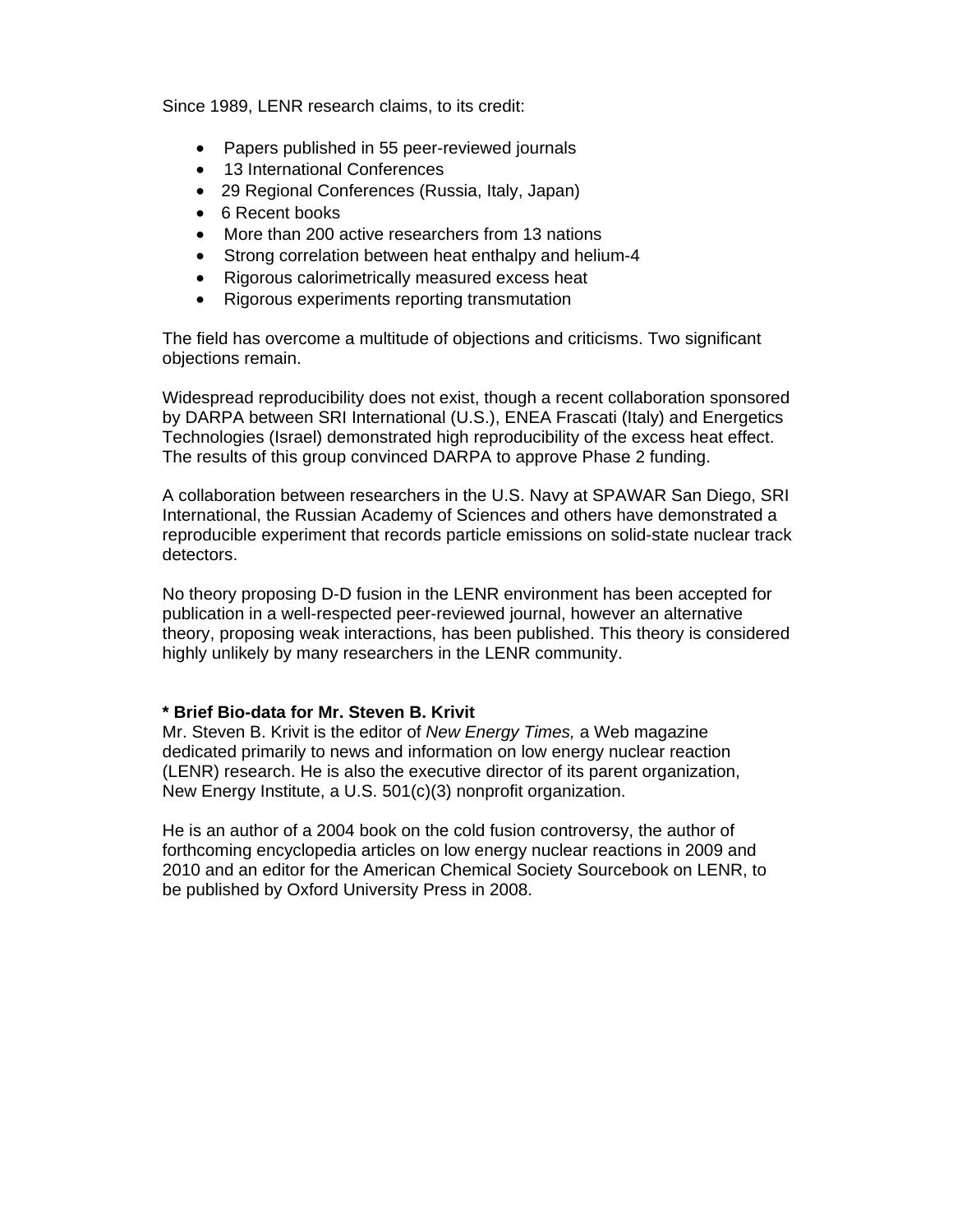### **List of Delegates January 9, 2008 Discussion Meeting**

| SI.No. | Name, address                                            |
|--------|----------------------------------------------------------|
| 1.     | Chidangil Dr. Santhosh<br>Division of Laser Spectroscopy |
|        | Manipal Life Sciences Centre                             |
|        | Manipal University,                                      |
|        | Manipal-576104                                           |
|        |                                                          |
|        |                                                          |
|        |                                                          |
| 2.     | Jemmis Prof. Eluvathingal D.                             |
|        | A101 Dept.of Inorganic and Physical Chemistry,           |
|        | Indian Institute of Science,                             |
|        | Bangalore 560012                                         |
|        |                                                          |
| 3.     | Keshavamurthy Dr R S                                     |
|        | Head, Radiation Shielding Section                        |
|        | Reactor Physics Division                                 |
|        | Indira Gandhi Centre for Atomic Research                 |
|        | Kalpakkam 603 102, INDIA                                 |
|        |                                                          |
| 4.     | Krishnan Dr. R                                           |
|        | Defence Colony, Bangalore 560038                         |
|        |                                                          |
|        |                                                          |
| 5.     | Krishnan, Dr R V                                         |
|        | Formerly National Aerospace Laboratory                   |
|        | Bangalore                                                |
| 6.     | Krivit Mr. Steven                                        |
|        | New Energy Times/New Energy Institute                    |
|        | 369-B, Third Street, #556                                |
|        | San Rafael, California, 94901                            |
|        | <b>USA</b>                                               |
| 7.     | Kumar Prof. N                                            |
|        | Raman Research Indstitute                                |
|        | Bangalore 560 080                                        |
|        |                                                          |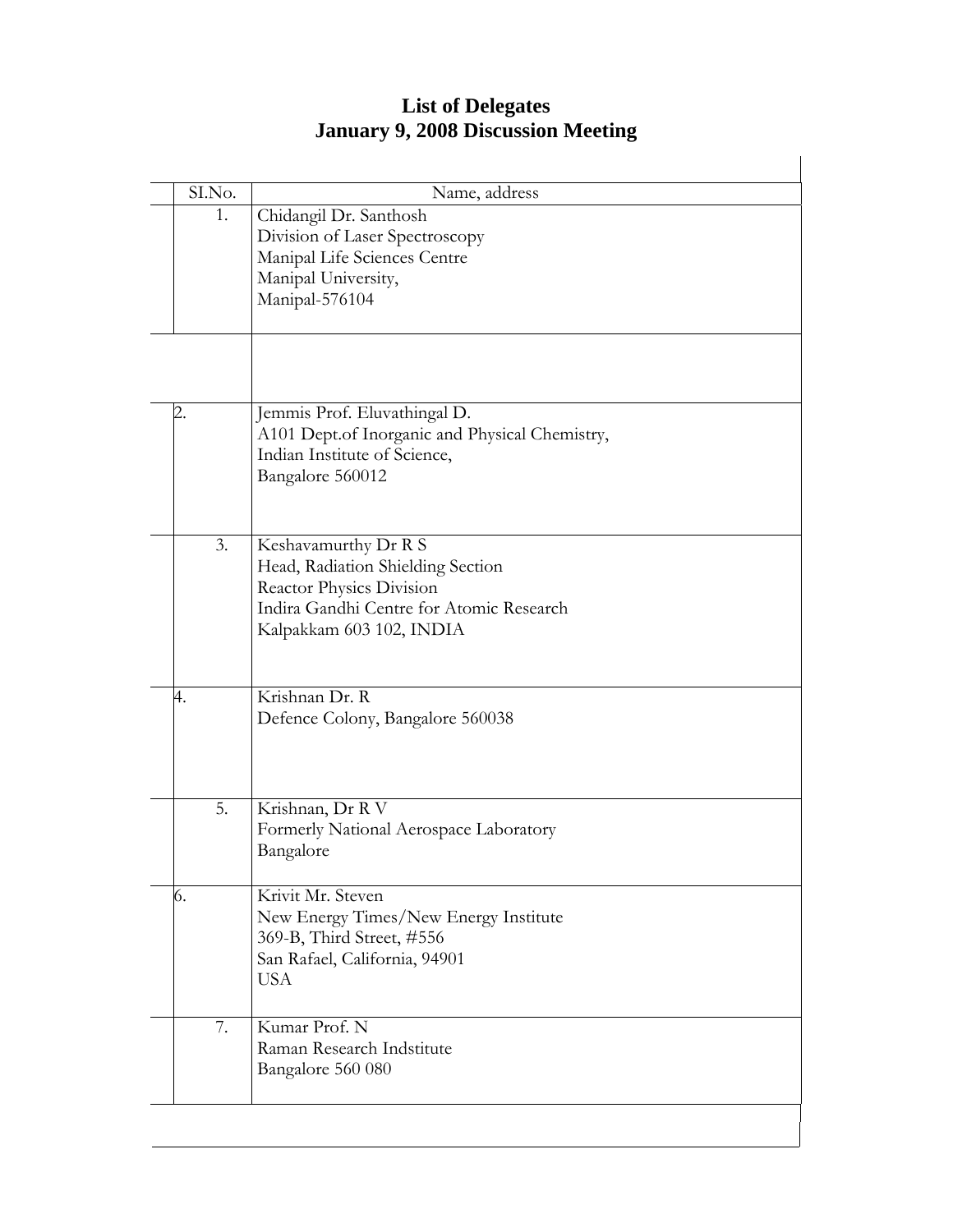| 8. |     | Kutty Mr E K                                                     |
|----|-----|------------------------------------------------------------------|
|    |     | Head, Administration<br>National Institute of Advanced Studies,  |
|    |     | Bangalore 560 012                                                |
|    |     |                                                                  |
|    | 9.  | Mathews Dr.C.K.                                                  |
|    |     | formerly Dirctor, IGCAR                                          |
|    |     | Managing Director, Indus Scientific Pvt Ltd                      |
|    |     | Bangalore - 560 043                                              |
|    |     |                                                                  |
|    |     |                                                                  |
|    |     |                                                                  |
|    | 10. | McKubre Dr. C.H. Michael                                         |
|    |     | Director, Energy Research Centre                                 |
|    |     | Materials Research Laboratory<br>Physical Sciences Division      |
|    |     | SRI International, Menlo Park, CA, USA                           |
|    |     |                                                                  |
|    |     |                                                                  |
|    | 11. | Menon Dr. Sangeetha,                                             |
|    |     | National Institute of Advanced Studies<br>Bangalore 560 012      |
|    |     |                                                                  |
|    |     |                                                                  |
|    | 12. | Nagappa Prof. Rajaram,<br>National Institute of Advanced Studies |
|    |     | Bangalore 560 012                                                |
|    |     |                                                                  |
|    | I3. | Narasimha Prof. Roddam                                           |
|    |     | Jawaharlal Nehru Centre for Adv. Sci. Research                   |
|    |     | IISc Campus,                                                     |
|    |     | Bangalore 560 012                                                |
|    |     |                                                                  |
|    |     |                                                                  |
|    | 14. | Narasimhan Dr. M.G.                                              |
|    |     | National Institute of Advanced Studies                           |
|    |     | Bangalore 560 012                                                |
|    |     |                                                                  |
|    | 15. | Narender Pani Dr.,<br>National Institute of Advanced Studies     |
|    |     | Bangalore 560 012                                                |
|    |     |                                                                  |
|    |     |                                                                  |
|    | 16. | Pasupathi Prof. J<br>IISe, HAL II Stage, Bangalore 560 038       |
|    |     |                                                                  |
|    | 17. |                                                                  |
|    |     | Poston Prof. Tim,<br>National Institute of Advanced Studies      |
|    |     | Bangalore 560 012                                                |
|    |     |                                                                  |
|    |     |                                                                  |
|    |     |                                                                  |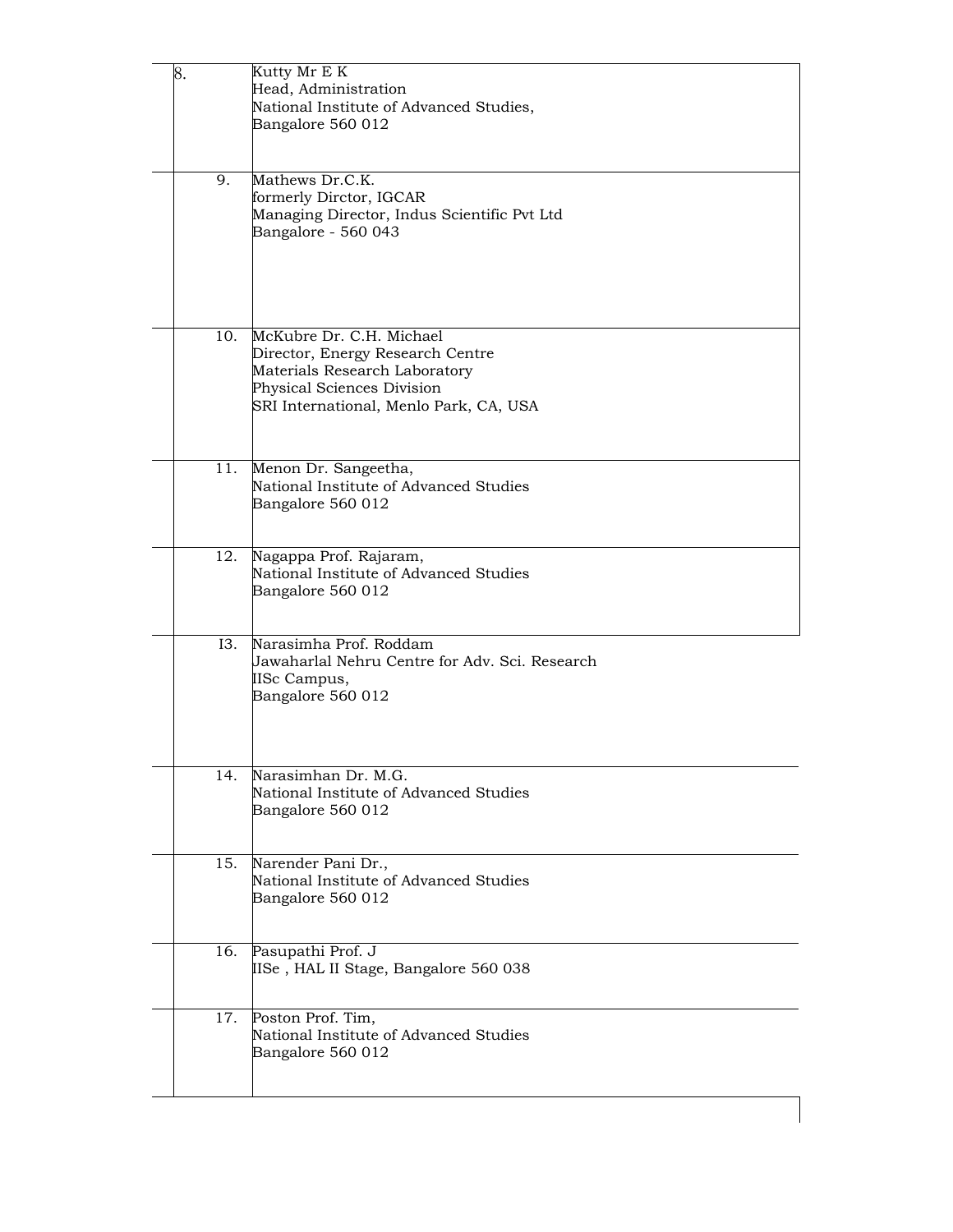|    | 18. | Radhakrishna Dr.                                                    |
|----|-----|---------------------------------------------------------------------|
|    |     | 52, 13th Cross Road,                                                |
|    |     | Malleswaram, Bangalore 560 003                                      |
|    |     |                                                                     |
|    | 19. | Rajan Prof. E.G.                                                    |
|    |     | Pentagram Research Centre Pvt. Ltd.                                 |
|    |     | Mehdipatnam, Hyderabad - 500 028, Andhra Pradesh, India             |
|    |     |                                                                     |
|    |     |                                                                     |
|    |     | Ramani, Prof N                                                      |
|    |     | National Institute of Advanced Studies                              |
|    |     | Bangalore 560 012                                                   |
|    | 21. | Ranganathan Prof S                                                  |
|    |     | National Institute of Advanced Studies                              |
|    |     | <b>INAE Distinguished Professor</b>                                 |
|    |     | Department of Materials Engineering<br>Indian Institute of Science, |
|    |     | Bangalore 560012, India                                             |
|    |     |                                                                     |
|    |     |                                                                     |
|    | 22. | Rangarajan, Prof. S.K.<br>Bangalore 560 078                         |
|    |     |                                                                     |
|    |     |                                                                     |
|    | 23. |                                                                     |
|    |     | Rao Prof. K.J.<br>Honorary Professor                                |
|    |     | Solid State and Structural Chemistry Unit (SSCU)                    |
|    |     | Indian Institute of Science                                         |
|    |     | Bangalore 560 012                                                   |
| 24 |     | Rao Prof. P.R. Vasudeva                                             |
|    |     | Indira Gandhi Centre for Atomic Research                            |
|    |     | Kalpakkam                                                           |
|    |     |                                                                     |
|    |     |                                                                     |
|    | 25. | Rao, Prof. K.R.                                                     |
|    |     | Associate Editor-Current Science                                    |
|    |     | Bangalore 560003                                                    |
|    |     |                                                                     |
|    |     |                                                                     |
|    |     |                                                                     |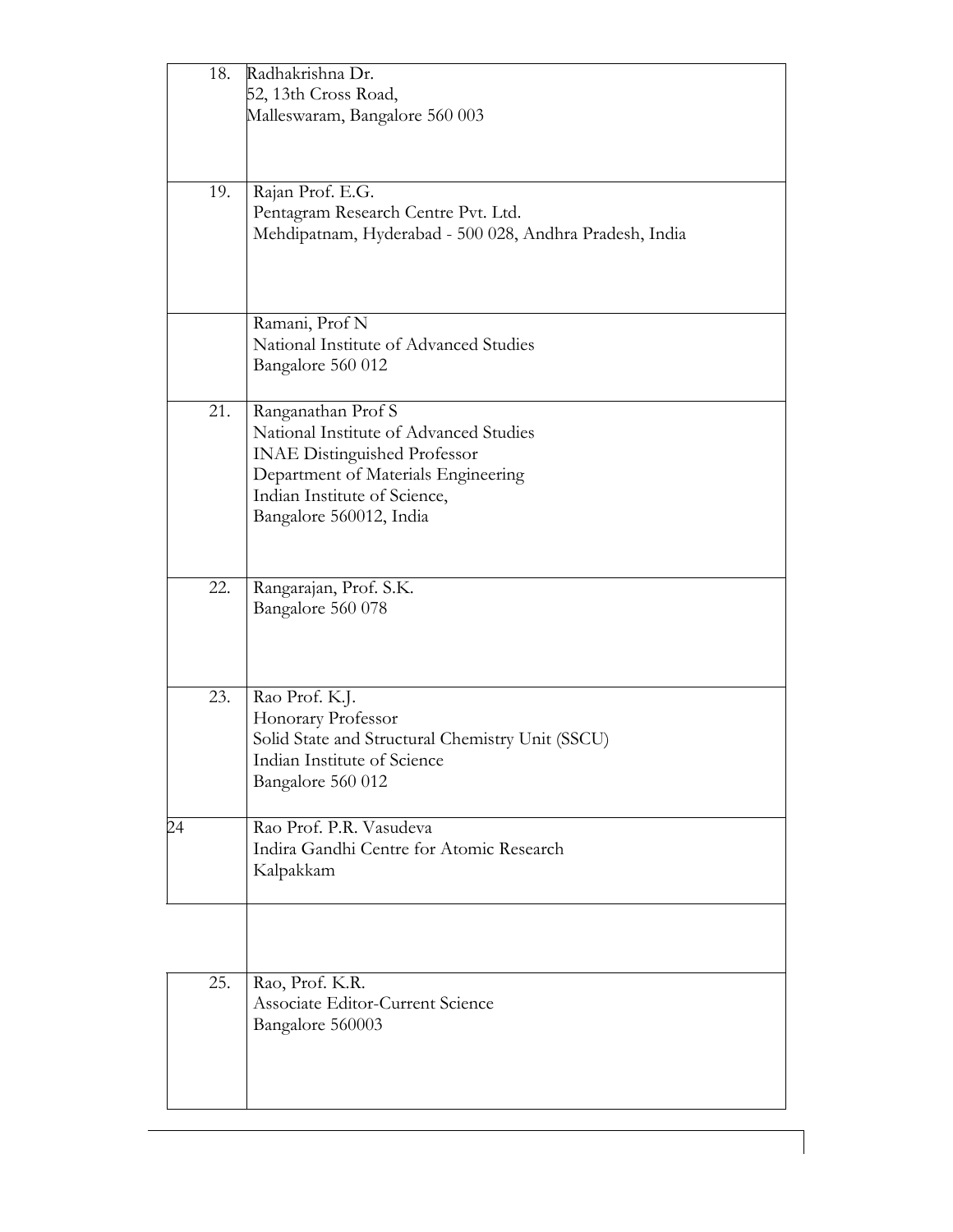| 26  | Rodriguez Dr Placid FNAE FASc FNASc<br>President, Indian Nuclear Society<br>RAJA RAMANNA FELLOW and AICTE-INAE Distinguished<br><b>Visiting Professor</b><br>Department of Metallurgical and Materials Engg.<br>Indian Institute of Technology, Madras.<br>Chennai 600 036 |
|-----|----------------------------------------------------------------------------------------------------------------------------------------------------------------------------------------------------------------------------------------------------------------------------|
| 27. | Roy Dr. Amit<br>Director, Inter-University Accelerator Centre<br>Aruna Asaf Ali Marg, Post Box No 10502<br>New Delhi - 110 067, India                                                                                                                                      |
| 28. | Sharada Srinivasan Dr.,<br>National Institute of Advanced Studies<br>Bangalore 560 012                                                                                                                                                                                     |
| 29. | Shetty Dr. P.K.,<br>Dean<br>National Institute of Advanced Studies<br>Bangalore 560 012                                                                                                                                                                                    |
| 3   | Sinha Dr. Bikash,<br>Director, Variable Energy Cyclotron Centre<br>1/AF Bidhan Nagar<br>Kolkata Pin 700064                                                                                                                                                                 |
| 31. | Sreekantan Prof B V<br>Hon. Visiting Professor<br>National Institute of Advanced Studies<br>Bangalore 560 012                                                                                                                                                              |
| 32  | Srinivasan Dr. M R<br>J.P. Nagar<br>Bangalore 560 078                                                                                                                                                                                                                      |